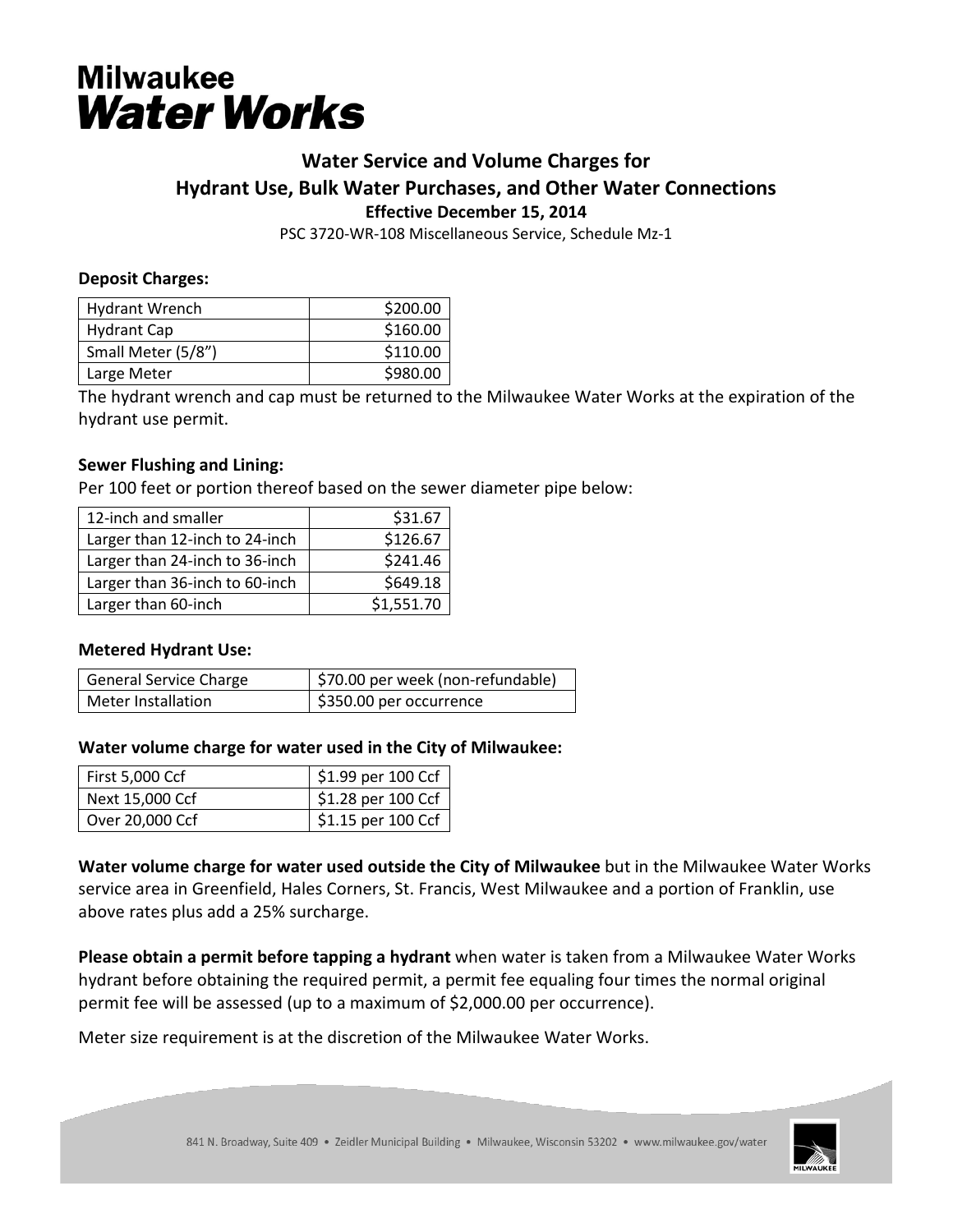**Garden Plots:** Unmetered water from public hydrants used during the growing season (April through September) for garden plots in the City of Milwaukee shall be charged the following rates for service.

These rates, plus a 25% surcharge, apply to water used in garden plots outside of the City of Milwaukee but within the Milwaukee Water Works service area in Greenfield, Hales Corners, St. Francis, West Milwaukee and a portion of Franklin.

| <b>Irrigated sites</b>    | \$70.00 service charge per hydrant connection per season.           |  |
|---------------------------|---------------------------------------------------------------------|--|
|                           | \$26.00 per 1,000 square feet or portion thereof. This volume is    |  |
|                           | approximately 1,135 gallons per 100 square feet per growing season. |  |
| <b>Hand-carried water</b> | \$70.00 service charge per hydrant connection per season.           |  |
|                           | \$10.00 per 1,000 square feet or portion thereof. This volume is    |  |
|                           | approximately 427 gallons per 100 square feet per growing season.   |  |

**City boulevards irrigated by sprinklers:** \$22.00 per 1,000 square feet annually.

**Chargeable Hose Connections:** \$1,020.00 per temporary hose connection at customer request.

**Bulk Water Permits:** Landscapers and other contractors may purchase water in bulk from the Milwaukee Water Works. First, please **purchase a bulk water permit** from the Department of Neighborhood Services Permit Center, 809 N. Broadway, Milwaukee, WI 53202. Email [dcddevtechteam@milwaukee.gov](mailto:dcddevtechteam@milwaukee.gov) Phone (414) 286-8208

**Obtain water in bulk** Monday - Friday, 8:30 a.m. to 3:30 p.m., at the Meter Services Shop, 2919 W. Cameron Ave., Milwaukee. Phone (414) 286-8000.

| Set up      | \$70.00 annual fee (non-refundable) |
|-------------|-------------------------------------|
| Fill charge | \$10.00 per visit to fill           |

#### **Water Volume Charge:**

| First 5,000 Ccf | \$1.99 per 100 Ccf |
|-----------------|--------------------|
| Next 15,000 Ccf | \$1.28 per 100 Ccf |
| Over 20,000 Ccf | \$1.15 per 100 Ccf |

**Caulker's Test Charge:** \$100.00 per test. Inspectors certify that contractor personnel are able to pass a written test on the procedure on how to caulk a water main.

**Flow Test Charge:** \$400.00 per test. The Milwaukee Water Works' Engineering Section provides water main pressure information and fire flow test results for the utility's retail service area. This currently includes Milwaukee, Greenfield, Hales Corners, St. Francis, West Milwaukee and a portion of Franklin. Email or fax requests to the attention of "Flow Test/Pressure Request." When faxing, please submit on company letterhead or request form FT0902. Information will not be provided by telephone; no exceptions, please. The test takes about one-two hours.

#### **Fax: (414) 286-2085**

#### **E-mail: watflowtest@milwaukee.gov**

**Web page: [www.milwaukee.gov/water](http://www.milwaukee.gov/water) Click on Engineering Resources**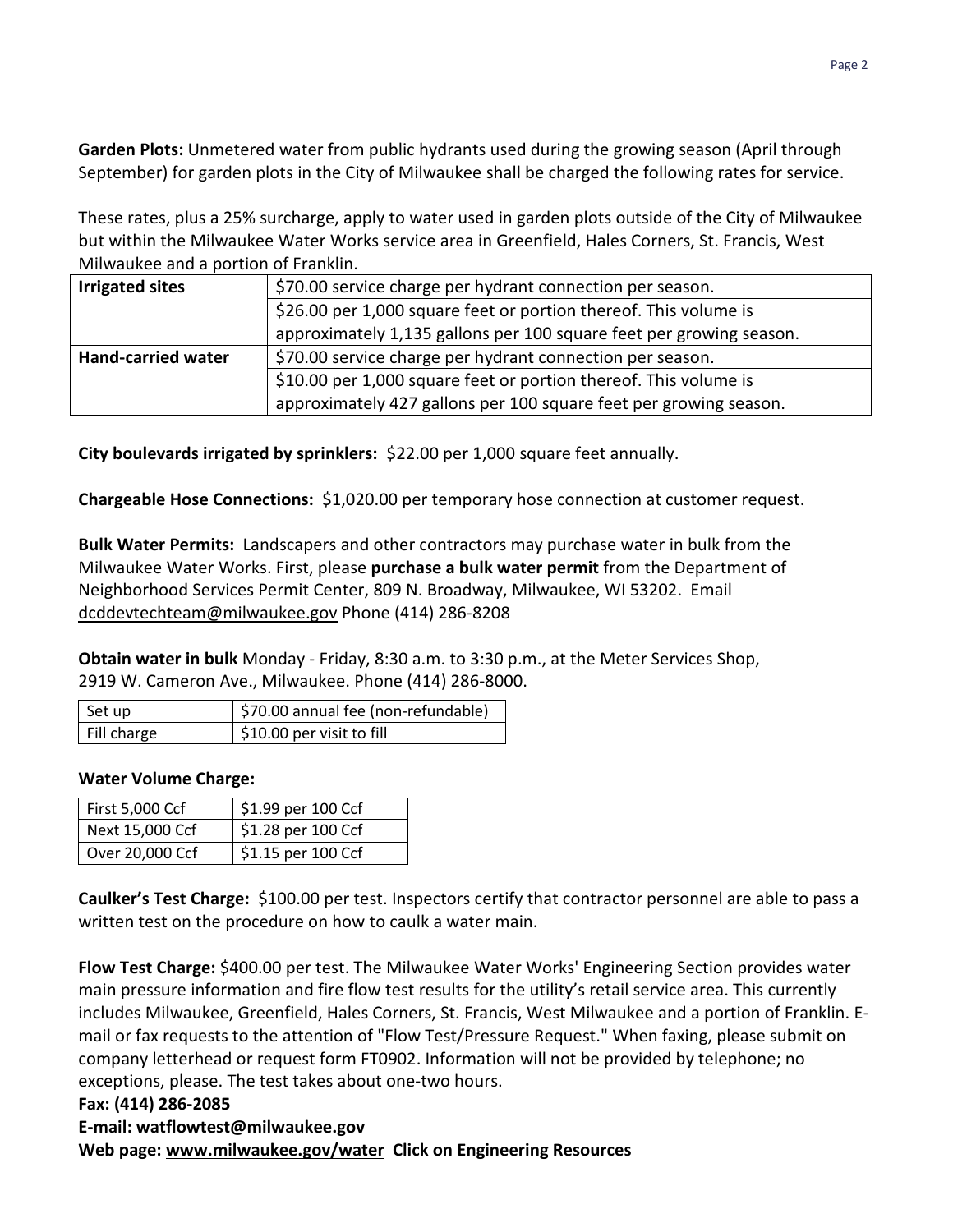## **Water Connection Permit Charges**

**For Milwaukee, Greenfield, Hales Corners, St. Francis, West Milwaukee, and a portion of Franklin**

**Permit Application Charge:** The permit application charge is the charge for each separate application made for a tap, branch, or extension. It includes a \$100.00 fee for administrative and clerical functions that is not refundable in the event of a cancellation.

**Tapping Charge:** The tapping charge covers the cost of the supplied Milwaukee Water Works specified and inspected materials.

Materials are to be obtained at the Department of Public Works Field Headquarters located at 3850 N. 35th St., Milwaukee. Phone (414) 286-0669 or (414) 286-6123.

Materials include: corporation stop, curb stop, service box, and in paved area, a roadway service box and saddle, if specified. The service insulator supplied by the permit holder shall be installed at the curb stop.

If work is commenced without obtaining a permit, a permit fee equal to four times the normal original fee will be assessed (up to a maximum of \$2,000.00 per occurrence).

| <b>Main Size (inches)</b> | <b>Service Pipe Size (inches)</b> |           |           |
|---------------------------|-----------------------------------|-----------|-----------|
|                           |                                   | $1\%$     |           |
|                           | \$289.00*                         | \$356.00* | \$519.00* |
| 6                         | \$220.00                          | \$379.00* | \$551.00* |
|                           | \$220.00                          | \$434.00* | \$606.00* |
| 12 and larger             | \$220.00                          | \$434.00  | \$606.00  |

*\* Requires and includes tapping saddle*

### **Charge for Roadway Service Box, if the service box is in a paved roadway:** \$180.00

**Branch Charge:** The branch charge includes furnishing and installing a special sleeve or tee as required, the branch valve (gate or butterfly), and furnishing the valve box and cover. When work is commenced without obtaining the required permit, a permit fee equaling four times the normal original fee will be assessed (up to a maximum of \$2,000.00 per occurrence).

| <b>Main Size (inches)</b> | <b>Service Pipe Size (inches)</b> |                |            |            |            |            |
|---------------------------|-----------------------------------|----------------|------------|------------|------------|------------|
|                           |                                   |                | o          |            | 10         | 12         |
|                           | $$1,600.00*$                      | \$1,760.00     | \$2,060.00 | N/A        | N/A        | N/A        |
| 8                         | $$1,600.00*$                      | \$1,760.00     | \$2,040.00 | \$2,870.00 | N/A        | N/A        |
| 12                        | N/A                               | \$1,910.00     | \$2,200.00 | \$2,720.00 | \$2,650.00 | \$3,000.00 |
| 16                        | N/A                               | \$2,110.00     | \$2,170.00 | \$2,260.00 | \$3,070.00 | \$3,630.00 |
| 20                        | N/A                               | $$4,200.00**$$ | \$4,580.00 | \$4,430.00 | \$4,630.00 | \$4,520.00 |

*\*Plumber must supply a reducer at branch valve to install a 3-inch pipe*

*\*\*Plumber must supply a reducer at branch valve to install a 4-inch pipe N/A Not applicable*